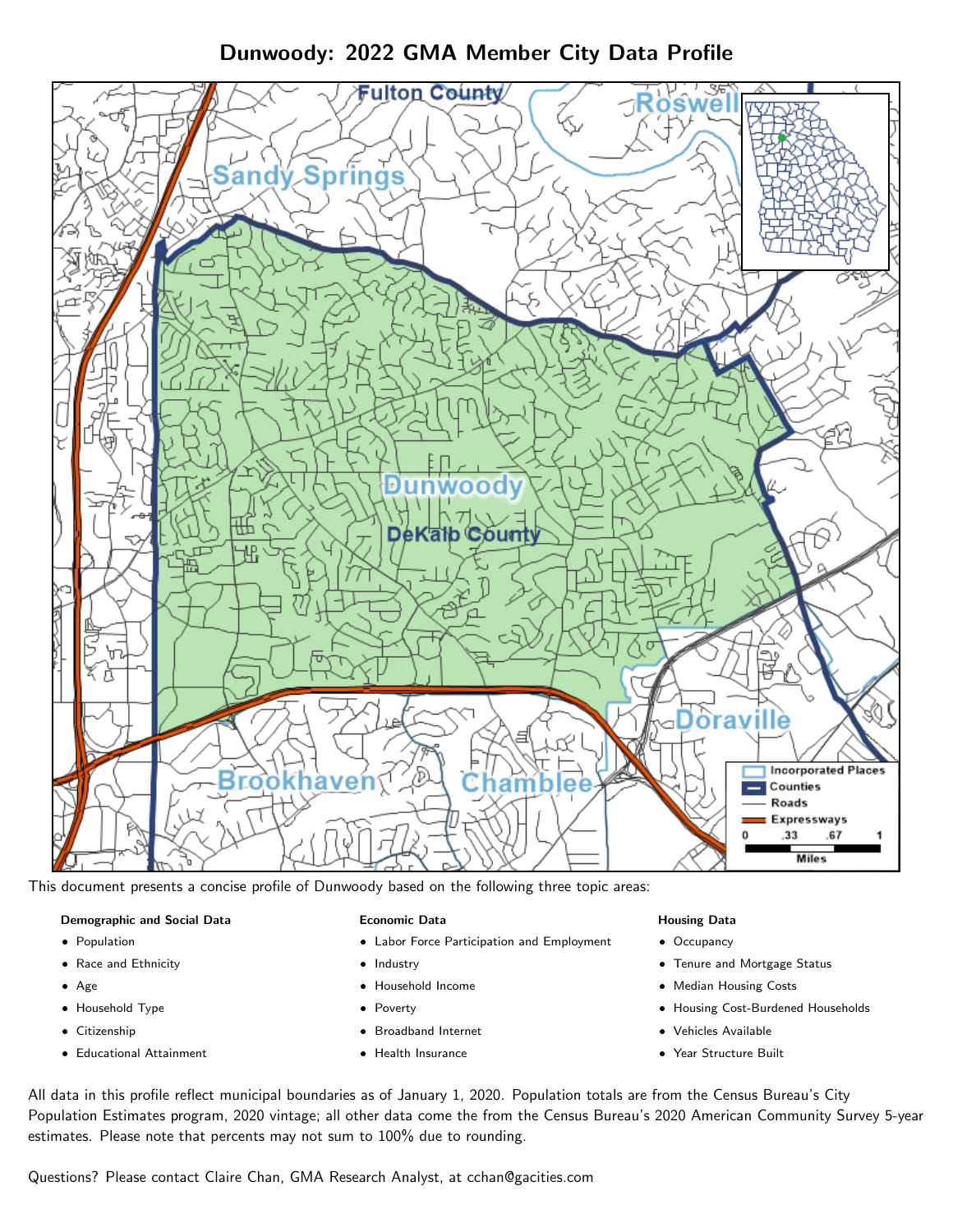## Dunwoody: Demographic and Social





**Citizenship** 



Race and Ethnicity



Source: U.S. Census Bureau, City Population Estimates, 2020 vintage Source: American Community Survey, 2020 5-year estimates, table B03002

## Household Type



Source: American Community Survey, 2020 5-year estimates, table B01001 Source: American Community Survey, 2020 5-year estimates, table B11001

### Educational Attainment



Source: American Community Survey, 2020 5-year estimates, table B05002 Source: American Community Survey, 2020 5-year estimates, table B15002

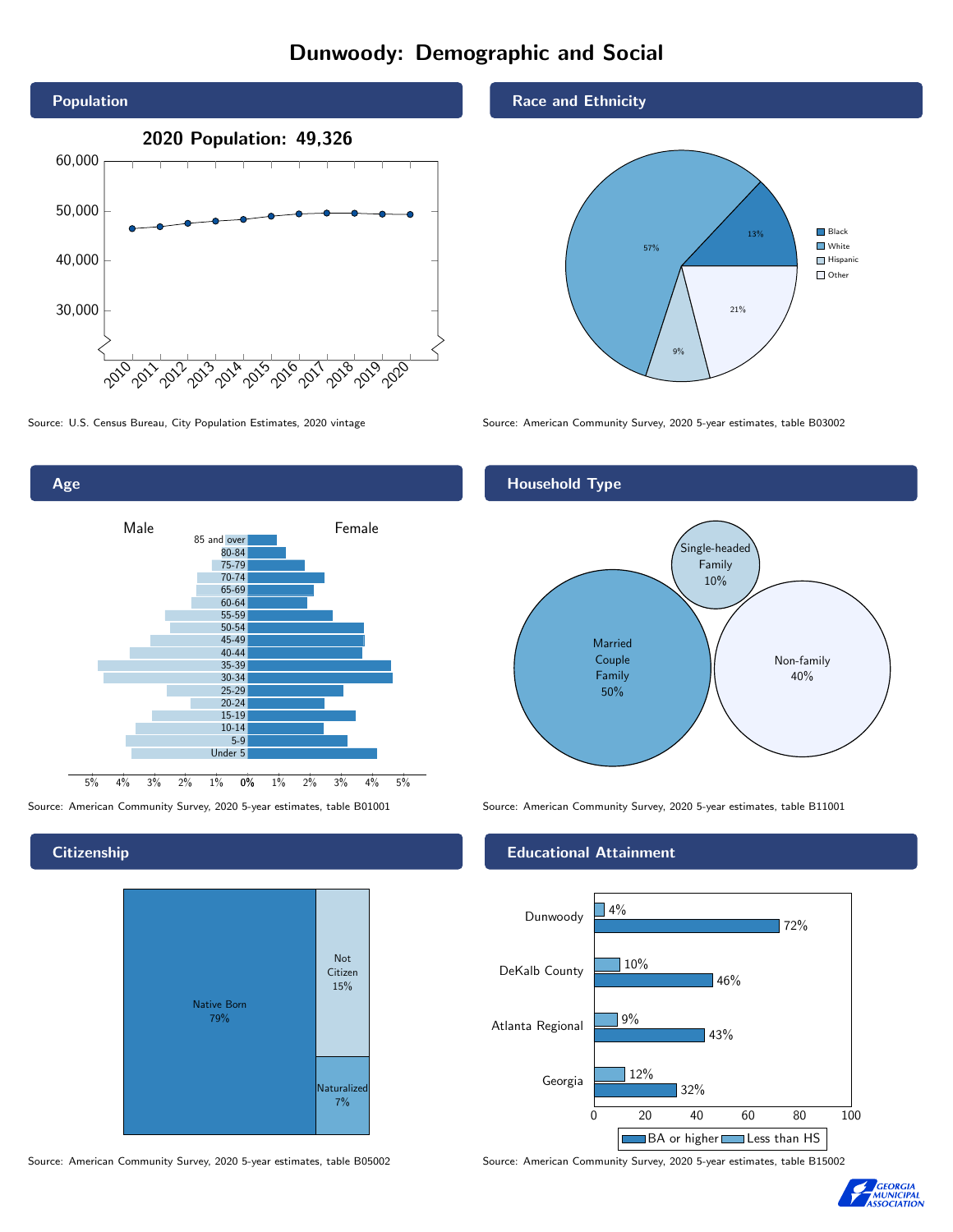## Dunwoody: Economic





Source: American Community Survey, 2020 5-year estimates, table B23001 Note: Unemployment rate is based upon the civilian labor force.



Source: American Community Survey, 2020 5-year estimates, tables B19013 and B19025 Source: American Community Survey, 2020 5-year estimates, table B17010



### Industry

| Agriculture, forestry, fishing and hunting, and mining      | $0\%$ |
|-------------------------------------------------------------|-------|
| Construction                                                | 5%    |
| Manufacturing                                               | 5%    |
| <b>Wholesale Trade</b>                                      | 4%    |
| Retail Trade                                                | 8%    |
| Transportation and warehousing, and utilities               | 5%    |
| Information                                                 | $4\%$ |
| Finance and insurance, real estate, rental, leasing         | 12%   |
| Professional, scientific, mgt, administrative, waste mgt    | 28%   |
| Educational services, and health care and social assistance | 15%   |
| Arts, entertainment, recreation, accommodation, food        | $7\%$ |
| service                                                     |       |
| Other services, except public administration                | $4\%$ |
| Public administration                                       | 3%    |

Source: American Community Survey, 2020 5-year estimates, table C24030

#### Poverty



#### Health Insurance